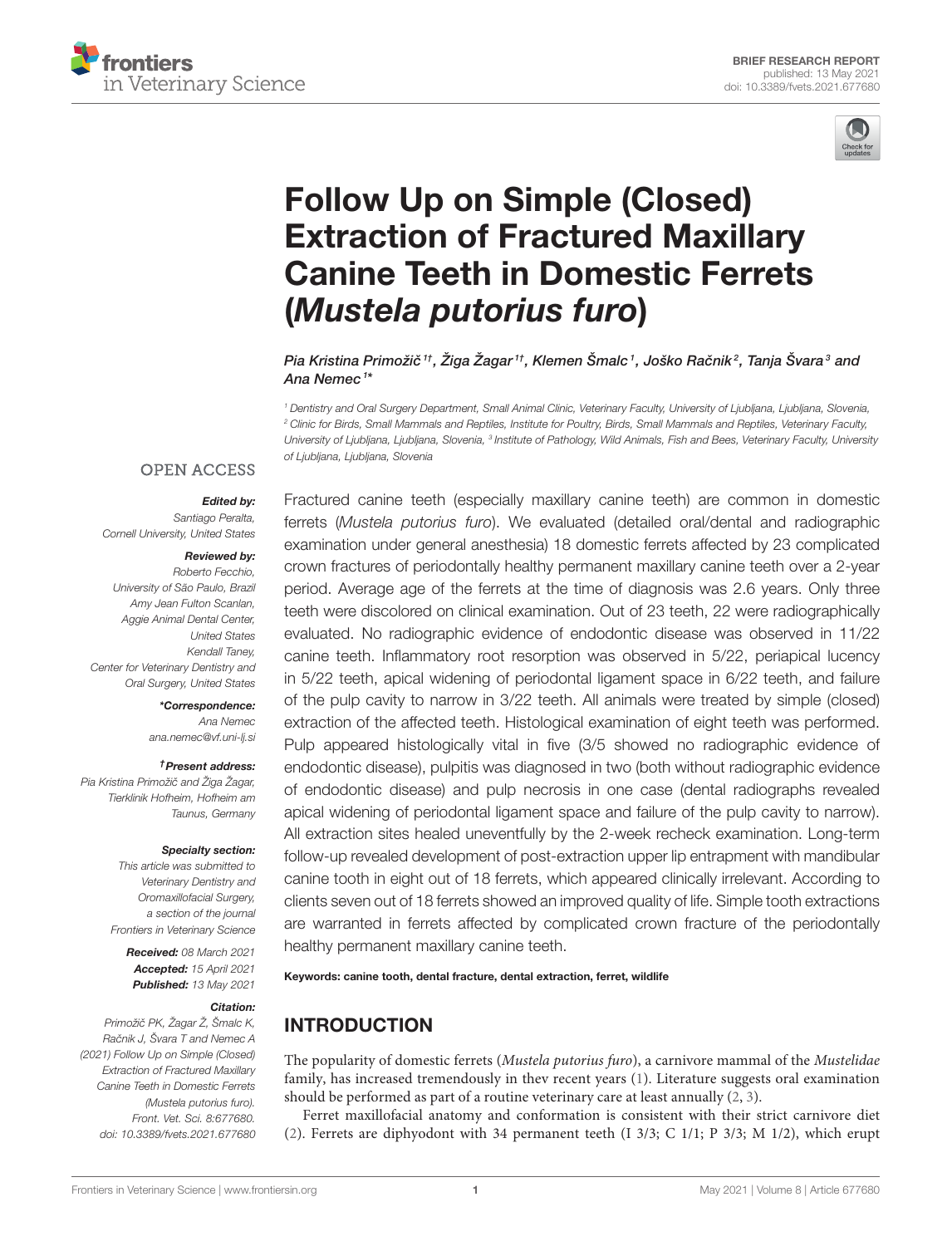by the age of 50-74 days [\(1](#page-5-0)[–4\)](#page-5-3). Similarly to cats and dogs, ferrets dentition is brachyodont. Due to the similarities in dentition and skull anatomy, applying canine and feline dental guidelines to the diagnosis and treatment of dental pathology in ferrets has previously been recommended [\(1,](#page-5-0) [2,](#page-5-1) [5\)](#page-5-4).

Reports referring to common oral and dental pathology in ferrets are rare. Among the different types of dental pathology (e.g., malocclusion, periodontal disease, canine tooth extrusion, dental abrasion, and attrition), tooth fractures are often observed and usually incidentally discovered [\(6\)](#page-5-5). Dental fractures may occur after traumatic events such as falls, cage-biting or other forms of trauma [\(1,](#page-5-0) [4\)](#page-5-3). Tooth fractures are mainly associated with maxillary canine teeth and commonly involve the dental pulp [\(1,](#page-5-0) [3\)](#page-5-2). Experimentally, endodontic disease in ferrets has been shown to result in radiographically visible periapical lucencies consistent with periapical inflammation within 4 weeks [\(7\)](#page-5-6). However, in a clinical setting only a minor proportion of fractured teeth with exposed dental pulp in ferrets show signs of endodontic disease [\(3\)](#page-5-2). Anecdotally, monitoring has been suggested for fractured teeth in ferrets without radiographic signs of endodontic disease.

The treatment of choice for teeth affected by complicated crown fractures in dogs and cats include either endodontic therapy [\(8–](#page-5-7)[10\)](#page-5-8) or extraction due to inevitable endodontic infection as a sequel of dental pulp exposure [\(11,](#page-5-9) [12\)](#page-5-10). Extraction of periodontally healthy canine teeth usually requires a mucogingival flap and removal of the alveolar bone (i.e., open, surgical extraction) due to long roots and possible healing complications if an oronasal communication is present (e.g., due to severe periapical disease or iatrogenic trauma) [\(13,](#page-5-11) [14\)](#page-5-12).

To the authors' knowledge, a simple (closed) extraction of a fractured canine tooth in ferrets has not been described in the scientific literature, but may be warranted due to the friability of the mucoperiosteal tissues and clinically observed (in the authors' experience) poor tolerance of ferrets to the sutures in the oral cavity. The aims of this study were to evaluate the feasibility and outcome of simple (closed) extraction of periodontally healthy fractured permanent maxillary canine teeth in ferrets and histologically determine the condition of the dental pulp of fractured teeth with pulp exposure in association with radiographic findings.

# MATERIALS AND METHODS

Medical records of client-owned domestic ferrets treated by simple (closed) extraction for a complicated crown fracture of periodontally healthy permanent maxillary canine teeth were retrospectively reviewed. Patients were initially presented to the Clinic for Birds, Small Mammals and Reptiles, Institute for Poultry, Birds, Small Mammals and Reptiles, Veterinary Faculty Ljubljana between July 2015 and May 2017 for their annual health checks, pre-vaccination examinations and diagnostic procedures to investigate different non-oral diseases as well as suspected dental problems. All ferrets with dental fractures were referred for a detailed oral and dental examination under general anesthesia to the Dentistry and Oral Surgery Department, Small Animal Clinic of the Veterinary Faculty Ljubljana. Inclusion criteria included systemically healthy animals as per clinical examination, complete blood count and blood biochemistry analysis. Client consent for diagnostics and treatment was obtained for all animals.

All animals were evaluated under general anesthesia performed following established routine protocols [\(15\)](#page-5-13). All dental procedures were performed by a board certified veterinary dental specialist (AN). Detailed oral and dental examination included full-mouth periodontal probing and dental charting, and was performed according to the American Veterinary Dental College (AVDC) guidelines for dogs and cats and adjusted for ferrets. Clinical findings were supported by full-mouth dental radiographic examination (six or eight bisecting-angle views and two parallel views of the caudal mandibles) using the size 0 and 2 imaging plates (X-Mind Intraoral X-Ray, Satelec Acteon Group, Mérignac-Cedex, France; CR7 Vet Image Xray Scanner and a high-resolution reusable imaging plates, iM3 Dental Limited, Stamullen, Co. Meath, Ireland) in all animals. Dental radiographs of one animal were not available for evaluation. All fractured maxillary canine teeth were evaluated for radiographic signs of endodontic disease (i.e., failure of the pulp cavity to narrow, widening of the periodontal ligament space apically, periapical lucency, integrity of the apex/inflammatory root resorption apically) [\(16\)](#page-5-14). The findings of periodontal probing and dental charting were combined with those of the radiographic examination to obtain a diagnosis for each tooth. Thereafter, the oral cavity was rinsed with 0.12% chlorhexidine gluconate solution (CHX 0.12% oral rinse, CelsusMED GmbH, Vienna, Austria), infraorbital nerve blocks using 0.1 ml (not exceeding 1 mg/kg total dose) levobupivacaine (Chirocaine 5 mg/ml, AbbVie GmbH, Vienna, Austria) were applied as clinically indicated using an insulin syringe with a 30G needle, and periodontal treatment using an ultrasonic scaler (Cavitron Select SPS, Dentsply Sirona, Charlotte, North Carolina, USA) was performed. With an aseptic approach the affected canine tooth was luxated using a 1 mm luxator and delivered with extraction forceps. The extraction site was left to heal by second intention. All animals were discharged on the same day of the procedure with meloxicam (0.2 mg/kg PO SID 3-5 days; Metacam, Boehringer Ingelheim Vetmedica GmbH, Ingelheim, Germany). The first seven animals also received amoxicillin/clavulanic acid (12.5 - 20 mg/kg PO BID 5-7 days; Clavaseptin 62.5 mg, Vetoquinol SA, France).

All the extracted teeth were fixed in 10% buffered formalin and submitted for histopathological analysis at the Institute of Pathology, Wild Animals, Fish and Bees, Veterinary Faculty Ljubljana. After fixation, the samples were decalcified with a solution containing 12% ethylenediamine tetraacetic acid (EDTA) and 5% formic acid. The samples were shaken repeatedly at room temperature and the decalcification solution was replaced every 7 days. After decalcification, teeth were washed under running tap water for 2 and refixed in 10% buffered formalin for at least 3 days before further processing. Specimens were routinely embedded in paraffin. Four  $\mu$ m thick tissue sections were first deparaffinized and then stained with haematoxylin and eosin (HE). Stained sections were examined with a light microscope.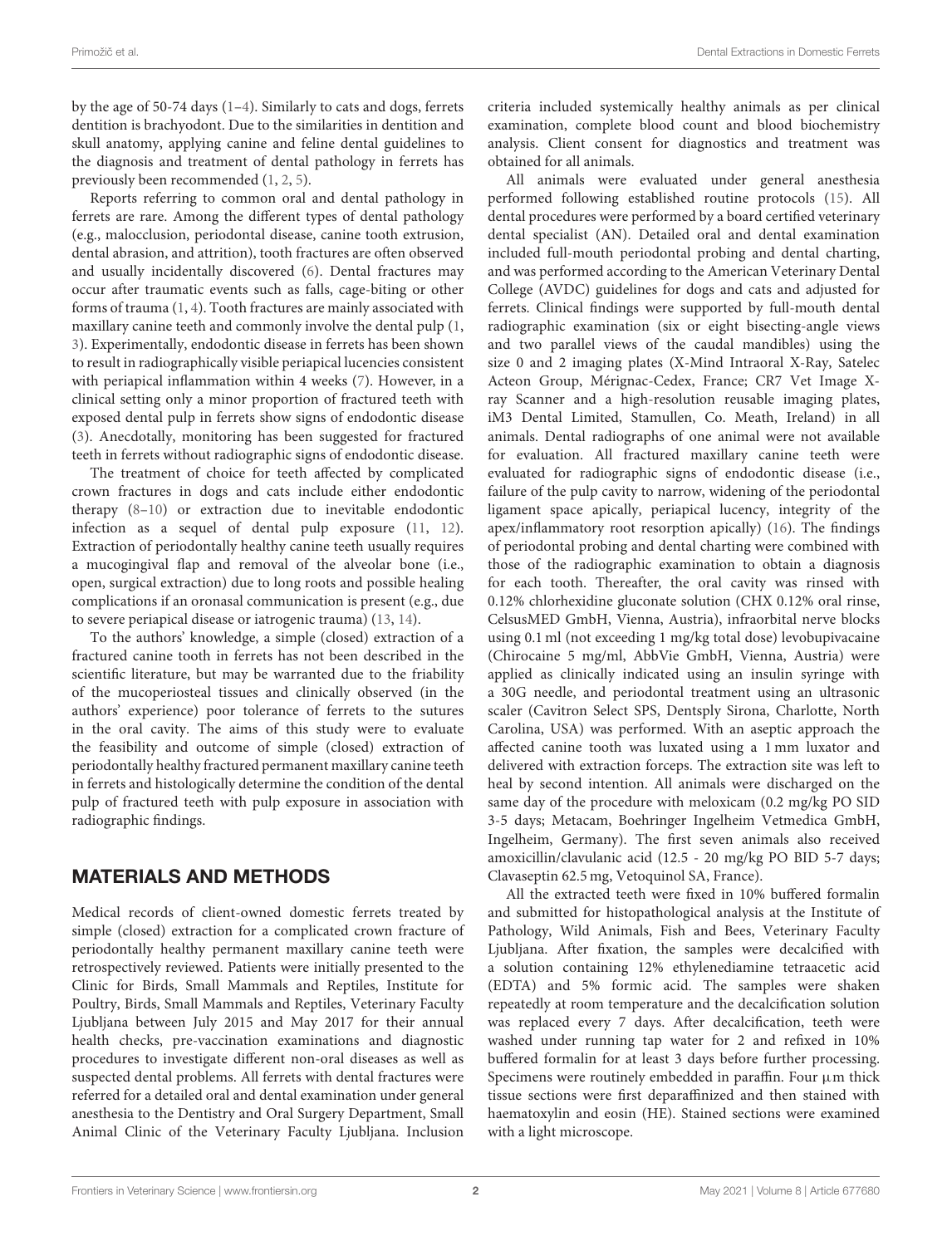

FIGURE 1 | Preoperative photograph of a domestic ferret affected by a complicated crown fracture of the left maxillary canine tooth, missing the majority of the crown, and a maxillary lip lesion caused by the healthy ipsilateral mandibular canine tooth.

<span id="page-2-0"></span>All patients were presented for a non-sedated recheck examination 2 weeks after the procedure. Phone interviews with the owners were carried out 2 months to 2 years (mean 13 months) after the procedure to acquire additional information on the post-operative recovery and long-term outcome of the procedure. A standardized set of questions included healing time, eating habits (how the animal is prehending food and how is the appetite), noticeable changes in activity levels and a subjective evaluation of quality of life.

# RESULTS

### Population

Eighteen systemically healthy domestic ferrets (four spayed females, one intact female, six castrated, and seven intact males) were presented to the Veterinary Faculty, University of Ljubljana, Slovenia between July 2015 and May 2017 and were eligible for inclusion in the study. Their average age at the time of diagnosis was 2.6 years (3 months−5 years). Females weighed from 660 to 870 g (average 755 g) and males weighed from 830 to 2,000 g (average 1,440 g).

### Clinical and Radiographic Findings of the Fractured Teeth

All dental fractures were incidentally found either by the owner or by the veterinarian. The time interval between the trauma and the diagnosis as well as the reason(s) for the dental fracture remain unknown for all of the cases. In total, 23 periodontally healthy permanent maxillary canine teeth were affected by complicated crown fractures (**[Figure 1](#page-2-0)**). The left maxillary canine tooth was fractured in 15 out of 23 teeth (65.2%), and the right maxillary canine tooth was fractured in eight out of 23 teeth (34.8%). Five ferrets (27.8%) were affected by a fracture of both maxillary canine teeth.

Out of 23 teeth, three (13.0%) were discolored (intrinsic discoloration) on clinical examination. Tooth extrusion was observed in one case (4.3%). Upper lip lesion caused by ipsilateral mandibular canine tooth lip entrapment was found in one ferret prior to the procedure, where the fractured tooth was missing two thirds of the crown (**[Figure 1](#page-2-0)**).

Dental radiographs of one patient were not available for evaluation. Radiographic signs of endodontic disease [\(16\)](#page-5-14) were observed in 11 out of 22 (50.0%) fractured teeth with exposed dental pulp. In six of these 11 teeth (27.3%) an increased width of periodontal ligament space apically was found. Additionally, periapical lucency and chronic inflammatory root resorption were present in five evaluated teeth (22.7%). Failure of the pulp cavity to narrow (i.e., an increased diameter of the pulp cavity of the fractured tooth compared to the contralateral intact tooth), indicating a non-vital tooth, was found in three cases (13.6%). Among these three teeth, two were also discolored on clinical examination.

# Histological Aspects of the Fractured Teeth

Despite following an established protocol for decalcification [\(17\)](#page-5-15), we had great difficulty making good quality histopathological slides as in some tissue sections the pulp cavity was not included, and in some cases the pulp fell out during sectioning and staining, resulting in only eight out of 23 teeth (34.8%) with sufficiently preserved dental pulp allowing histopathological evaluation.

Dental pulp appeared histologically vital in 5 (62.5%) teeth, but among these, four had histological signs of external resorption at the apex, three had congestion of pulp blood vessels and in two cases an apparently increased number of lymphocytes in blood vessels was observed. Radiographic signs of inflammatory root resorption and periapical lucency were found in two out of five teeth with histologically vital pulp.

Out of eight samples, three showed gross pathologic changes. In two of these teeth, histological examination revealed inflammation of the dental pulp. In one case a pleocellular pulpitis (**[Figure 2](#page-3-0)**) was found and a neutrophilic pulpitis was diagnosed in the other case. No endodontic pathology was radiographically diagnosed in these two teeth (**[Figure 2](#page-3-0)**). Only one tooth had evidence of pulp necrosis. A discoloration was observed clinically in this case, whereas radiographs revealed apical widening of periodontal ligament space and failure of the pulp cavity to narrow.

### Treatment Outcome

All patients underwent simple extraction of the affected teeth without complications (**[Figure 3](#page-3-1)**) apart from 1 animal. In this patient, an oronasal communication was clinically detected while gently exploring the vacated alveolus with a periodontal probe immediately after the extraction. This patient was presented with a discolored canine tooth and radiographic evidence of periapical lucency.

Owners reported rapid (few days) wound healing in 14 out of 18 ferrets (77.8%). In two ferrets the owners reported persistent inflammation in the area of the extracted teeth and two other owners reported healing took more than just a few days. Minor postoperative swelling of the upper lip was reported in two ferrets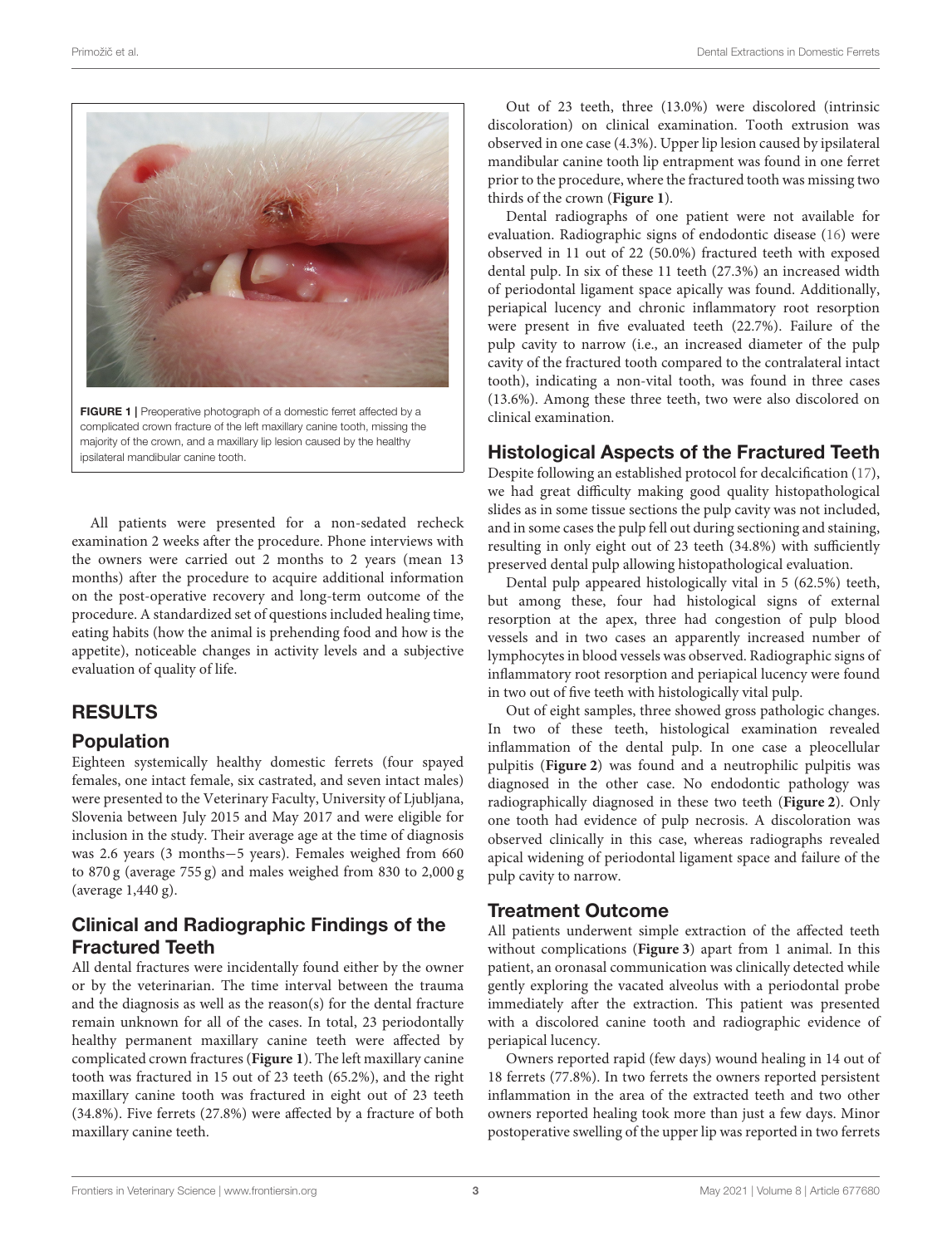

<span id="page-3-0"></span>FIGURE 2 | Preoperative dental radiographs of the maxillary canine teeth (A,B) of a representative ferret included in this study. Lateral view (bisecting angle technique) of the left maxillary canine tooth affected by a complicated crown fracture (A) and healthy (note only mild abrasion on the caudal aspect and the tip of the crown) contralateral maxillary canine tooth (there is slight elongation of the canine tooth and an artifact at the left side of the image not interfering with the interpretation) (B) presented for comparison. No radiographic signs of endodontic disease are diagnosed associated with the fractured tooth (A). However, photomicrograph of the dental pulp of the fractured left maxillary canine tooth (C) reveals pleocellular pulpits. The pulp stroma is densely infiltrated with macrophages, lymphocytes and neutrophils.



<span id="page-3-1"></span>FIGURE 3 | Clinical appearance of the vacated alveolus immediately after simple (closed) extraction of the periodontally healthy fractured left maxillary canine tooth.



FIGURE 4 | Clinical appearance of the healed extraction site at the 2-week recheck examination of the non-sedated animal.

(11.1%). Four (22.2%) ferrets had difficulties prehending food in the first days after the procedure, however, the signs resolved spontaneously afterwards. All ferrets healed uneventfully and completely by the recheck visit 2 weeks after the procedure (**[Figure 4](#page-3-2)**).

As subjectively evaluated by the owners, seven (38.9%) ferrets showed an improved quality of life noted by improved appetite and food prehension, playfulness and absence of oral discomfort. In the follow-up period five (27.8%) ferrets gained weight. Postextraction upper lip entrapment with ipsilateral mandibular canine tooth developed in eight (44.4%) ferrets. Associated upper lip lesion with minor complications not requiring further intervention was only reported in two ferrets (11.1%).

# <span id="page-3-2"></span>**DISCUSSION**

The presence of dental fractures in domestic ferrets is often reported, and the most commonly affected teeth are the maxillary canine teeth [\(1,](#page-5-0) [3\)](#page-5-2), similar to reports in dogs and cats [\(18\)](#page-5-16). Domestic ferrets may be predisposed to fracture of these teeth due to biomechanical changes of feeding as the result of captive diet, activity and environmental factors, such as abnormal chewing behavior (e.g., cage biting) [\(1,](#page-5-0) [4,](#page-5-3) [6,](#page-5-5) [19\)](#page-5-17). They are also prone to high-rise injuries and in rare cases even exposed to human abuse, which may also lead to higher prevalence of dental fractures [\(20\)](#page-5-18). However, the cause and timing of dental fracture in ferrets in this study remains unknown for all animals. Dental fractures are reported to be incidental findings in 35.5% in dogs [\(21\)](#page-5-19).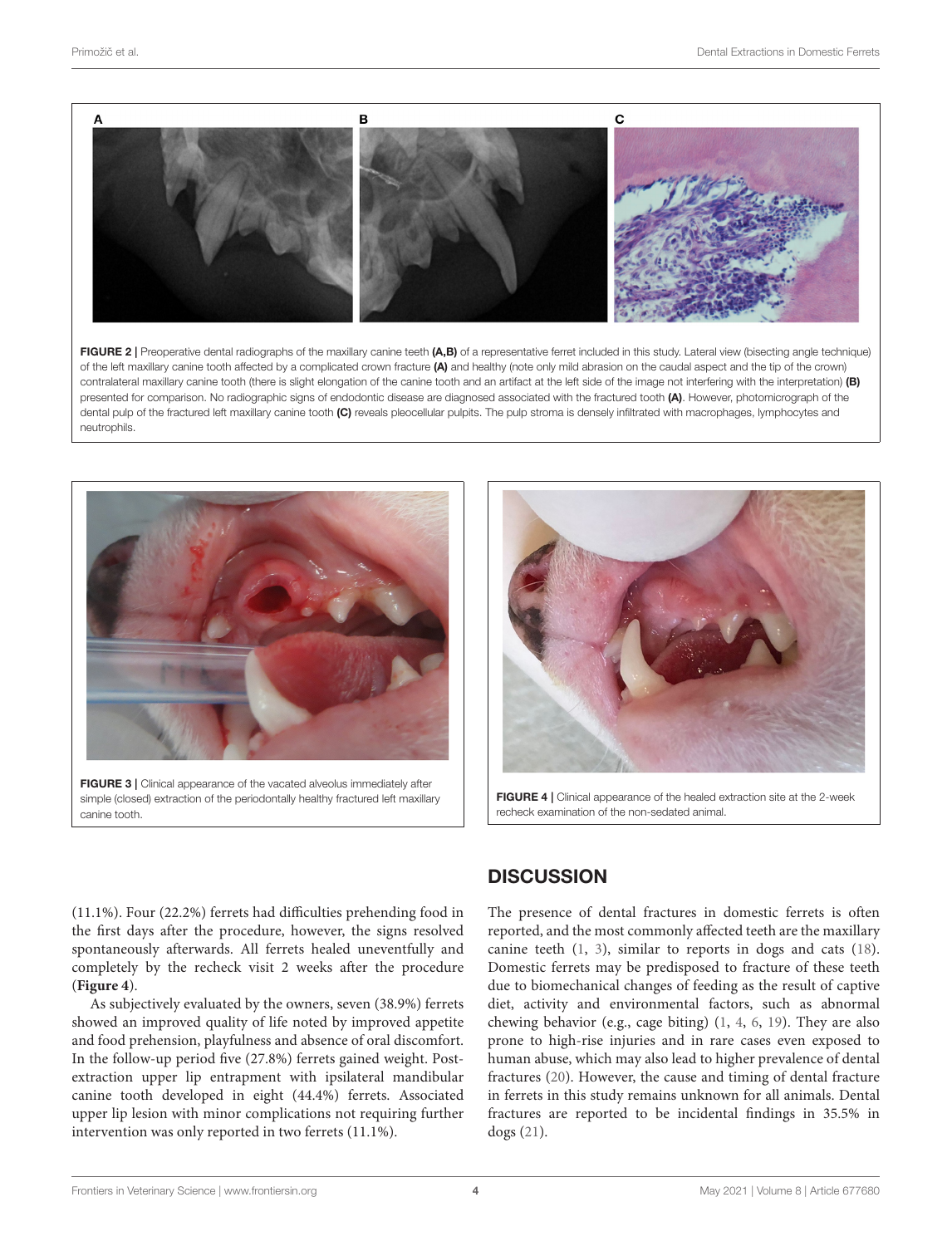Apart from missing portions of the crown, other clinical signs (e.g., discoloration) associated with fractured canine teeth in ferrets were rarely observed in this study. On the other hand, 50% of fractured teeth showed radiographic signs of endodontic disease, which is more than previously reported for fractured teeth in ferrets [\(3\)](#page-5-2) and comparable to the reports for fractured teeth in dogs (65.6%) [\(11\)](#page-5-9). Radiographically visible endodontic disease was experimentally induced in ferrets (dental pulp was not evaluated histologically) [\(7\)](#page-5-6) and there is no reason to believe that naturally exposed dental pulps in ferrets remain free of inflammation and infection even without radiographic signs of endodontic disease. Indeed, none of the dental pulps of the eight teeth evaluated histologically was considered healthy, although the majority (5) were vital with only minor changes observed (e.g., blood vessel congestion and increased number of lymphocytes in blood vessels). This was an interesting observation as two of these teeth showed significant radiographic changes (i.e., inflammatory root resorption and periapical lucency). Such radiographic changes would be expected with more extensive histological changes in the dental pulp as an experimental study in dogs has shown a correlation between the histopathological condition of the pulp and the histopathological findings of periapical tissues (no dental radiographs were performed in this experiment) [\(22\)](#page-5-20). On the other hand, in two teeth with pulpitis no endodontic pathology was diagnosed radiographically. Similar findings have been reported for dogs with fractured teeth, even for those with grossly non-vital dental pulp [\(11,](#page-5-9) [23\)](#page-5-21). Although it is impossible to extrapolate the findings of our histological examination on all fractured teeth due to the small number of samples examined, poor correlation between radiographically detectable endodontic disease and histopathological status of the dental pulp is suggested. Unfortunately, histological examination of dental pulps of all extracted teeth in this study was not possible due to difficulties with the histopathological processing necessary to evaluate the teeth, as the contents of the pulp cavity were either not present, or the dental pulp fell out during sectioning and staining. Despite an extensive literature search, other authors who have performed histopathological studies on ferret canine teeth do not report such artifacts. We believe the cause lies in the fact that the pulp cavity is narrow and therefore difficult to get in the tissue section, and in the varying degrees of shrinkage of dentin and dental pulp during processing.

To treat endodontic disease and reduce associated discomfort in complicated crown fractures in dogs and cats, either extraction or endodontic treatment of the affected tooth is recommended. Closed extraction technique in dogs and cats is primarily warranted for small single rooted teeth, while canine teeth, especially if periodontally healthy, are recommended to be extracted with a surgical approach [\(13\)](#page-5-11).

This report documents a successful simple (closed) extraction of periodontally healthy permanent maxillary canine teeth in ferrets, resulting in good immediate and long-term outcomes, including the case, where (presumably iatrogenic, but possibly also related to existent periapical pathology) oronasal communication was noted post-extraction. Although initially we included postoperative antibiotic therapy, we later excluded this treatment in the majority of animals to follow the standards of care for healthy dogs and cats undergoing uncomplicated dental extractions [\(24\)](#page-5-22). No difference in healing and recovery was observed; therefore antibiotic therapy does not appear to be indicated in healthy ferrets undergoing uncomplicated simple (closed) extractions of periodontally healthy fractured permanent canine teeth.

In the majority of cases, owners perceived the procedure to have minimal effect on their animal's function in the immediate postoperative period and all ferrets completely recovered within 2 weeks. In the longer term, some owners subjectively also observed improved quality of life in their animals despite the relatively common (44.4%) post-extraction upper lip entrapment with ipsilateral mandibular canine tooth. Maxillary lip entrapment is considered common in cats following extraction of a maxillary canine tooth, especially if alveolectomy of expanded buccal bone is performed [\(13\)](#page-5-11). None of the ferrets in this study had buccal bone expansion and one of the ferrets presented with a lesion on the maxillary lip due to lip entrapment even before canine tooth removal. This suggests that the height of the maxillary canine tooth rather than the mere presence/absence of the maxillary canine tooth and/or buccal bone shape may be important in prevention of the mandibular canine tooth touching the ipsilateral maxillary lip. It has been reported before that maxillary canine teeth deflect the upper lips away from the line of occlusion [\(1\)](#page-5-0), hence regardless of the extraction technique used, upper lip entrapment may occur postoperatively.

Despite the relatively common occurrence of the lip entrapment in the ferrets included in this study, development of the associated upper lip lesions was only rarely (11.1%) observed. To minimize the risk of postoperative lip irritation due to selfinduced trauma after maxillary canine tooth extraction, a careful odontoplasty without exposing the dental pulp of the ipsilateral mandibular canine tooth may be performed as suggested for cats [\(13\)](#page-5-11).

In conclusion, the results of this study indicate that treatment of periodontally healthy permanent canine teeth affected by complicated fractures in ferrets is warranted, regardless of absence of radiographic signs of endodontic disease. However, further studies elucidating spontaneous endodontic disease development and progression in ferrets are needed. This study also confirms that simple (closed) extraction of periodontally healthy permanent maxillary canine teeth in ferrets is feasible and results in a rapid return to function with minimal longterm complications.

# DATA AVAILABILITY STATEMENT

The original contributions presented in the study are included in the article/supplementary material, further inquiries can be directed to the corresponding author/s.

# AUTHOR CONTRIBUTIONS

PP, ŽŽ, KŠ, JR, TŠ, and AN wrote sections of the manuscript. All authors contributed to manuscript revision, read, and approved the submitted version.